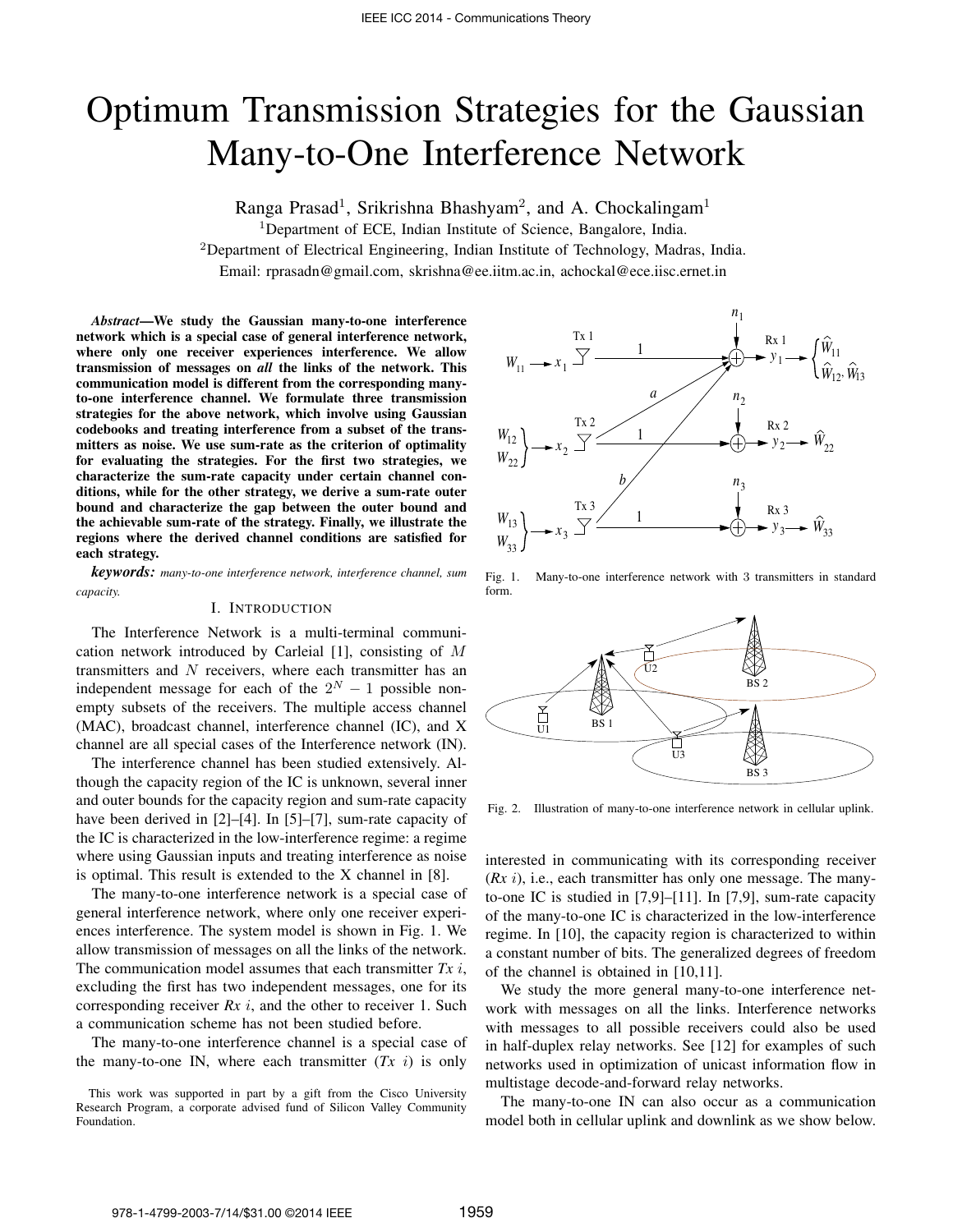

Fig. 3. Applicability of many-to-one interference network in cellular downlink.

| No. | Strategy                                                                                                                      |  |
|-----|-------------------------------------------------------------------------------------------------------------------------------|--|
|     | $M1$ All transmitters transmit to their corresponding re-<br>ceivers and interference at receiver 1 is treated as noise.      |  |
|     | $M2$ A subset of transmitters form a MAC at receiver 1,<br>while interference from other transmitters is treated as<br>noise. |  |
|     | $\mathcal{M}3$   All transmitters form a MAC at receiver 1.                                                                   |  |

TABLE I TRANSMISSION STRATEGIES FOR MANY-TO-ONE IN

In cellular uplink, consider the illustration in Fig. 2, where user 1 is within the communication range of base station (BS) 1, whereas users 2 and 3 are at the cell edges of their respective BSs and have the option to either uplink to their respective BSs or to BS 1 if the channel conditions are conducive. In a reverse of the uplink model, in cellular downlink, user 1 is at the cell edge and receives transmission from the nearby BSs along with BS 1, while BS 2 and BS 3 communicate with their respective receivers. This communication system is illustrated in Fig. 3

Allowing messages on the cross links leads to some interesting scenarios. Each transmitter excluding the first, can now make a choice, either transmit to its own corresponding receiver, or transmit to receiver 1, or both. Instead of finding outer and inner bounds to the capacity region of the manyto-one IN, we focus on practical transmission scenarios. We define the transmission strategies for this network in Table I. All strategies involve using Gaussian codebooks and treating interference from a subset of transmitters as noise at receiver 1. Thus, in strategy  $M_1$ , all transmitters except the first cause interference at receiver 1, while in strategy M3, receiver 1 does not experience any interference

The sum-rate at all the receivers is used as the criterion for optimality. For strategies  $M1$  and  $M2$ , we characterize the sum-rate capacity under certain channel conditions, and for strategy M3, we characterize the gap between the achievable sum-rate of the strategy and a sum-rate outer bound.

#### II. SYSTEM MODEL

The many-to-one IN with 3 transmitters is characterized by the following input-output equations written in standard form [1], i.e.,

$$
y_1 = x_1 + ax_2 + bx_3 + n_1 \tag{1}
$$

$$
y_2 = x_2 + n_2 \tag{2}
$$

$$
y_3 = x_3 + n_3, \t\t(3)
$$

where  $x_t$  is<sup>1</sup> the transmitted symbol by transmitter t, the cross channels from transmitters 2 and 3 to receiver 1 are  $a$  and  $b$ , respectively, and  $n_r$  is the additive complex Gaussian noise at the receivers. The additive noise  $n_r$  is a circularly symmetric complex Gaussian (CSCG) random variable with unit variance, i.e.,  $n_r \sim \mathcal{CN}(0, 1), r = 1, 2, 3.$ 

As shown in Fig. 1, the 3-transmitter many-to-one IN has five independent messages,  $W_{11}$ ,  $W_{12}$ ,  $W_{13}$ ,  $W_{22}$  and  $W_{33}$ , where  $W_{ij}$  is the message transmitted from transmitter j to receiver  $i$ . Transmitter  $t$  is subject to a power constraint  $\mathbb{E}[|x_t|^2] \leq P_t.$ 

## III. ANALYSIS OF DIFFERENT STRATEGIES FOR 3-TRANSMITTER MANY-TO-ONE INTERFERENCE NETWORK

We introduce some terminology useful in deriving the results in this section. Let  $y_i^n$  denote the vector of received symbols of length *n* at receiver *i*. Let  $\mathbf{x}_i^n$  denote the *n* length vector of transmitted symbols at transmitter  $i$ . By Fano's inequality, we have

$$
H(W_{ii} | \mathbf{y}_i^n) \leq n\epsilon_n, \quad i = 1, 2, 3
$$
  

$$
H(W_{1j} | \mathbf{y}_1^n) \leq n\epsilon_n, \quad j = 2, 3,
$$
 (4)

where  $\epsilon_n \to 0$  as  $n \to \infty$ .

Before we proceed to analyze the various strategies , we provide a restatement of Lemma 5 in [7], in a form that is easier to apply to many-to-one interference networks. We make use of the following lemma to bound the sum-rate of manyto-one interference network in some cases.

*Lemma* 1. Let  $w_i^n$  be a complex sequence with average power constraint trace  $(\mathbb{E}(\mathbf{w}_i^n \mathbf{w}_i^{nH})) \leq nP_i$ . Let  $\mathbf{n}_i^n$  be a complex random vector with components that are distributed as independent  $CN(0, 1)$  random variables. Assume that  $\mathbf{w}_i^n$ are independent of each other and also independent on  $n_i^n$ . Let  $w_{iG} \sim \mathcal{CN}(0, P_i)$ . For some complex constants  $c_i$ , we have,

$$
\sum_{i=1}^{K} h(\mathbf{w}_i^n + \mathbf{n}_i^n) - h(\sum_{i=1}^{K} c_i \mathbf{w}_i^n + \mathbf{n}_1^n) \le
$$
  

$$
n \sum_{i=1}^{K} h(w_{iG} + n_i) - nh(\sum_{i=1}^{K} c_i w_{iG} + n_1), \quad (5)
$$

<sup>1</sup>We use the following notation: lowercase letters for scalars, boldface lowercase letters for vectors, and calligraphic letters for sets.  $[\cdot]^{T}$  denotes the transpose operation,  $[\cdot]^H$  denotes the Hermitian operation, trace( $\cdot$ ) denotes the trace operation, and  $\mathbb{E}\{\cdot\}$  denotes the expectation operation.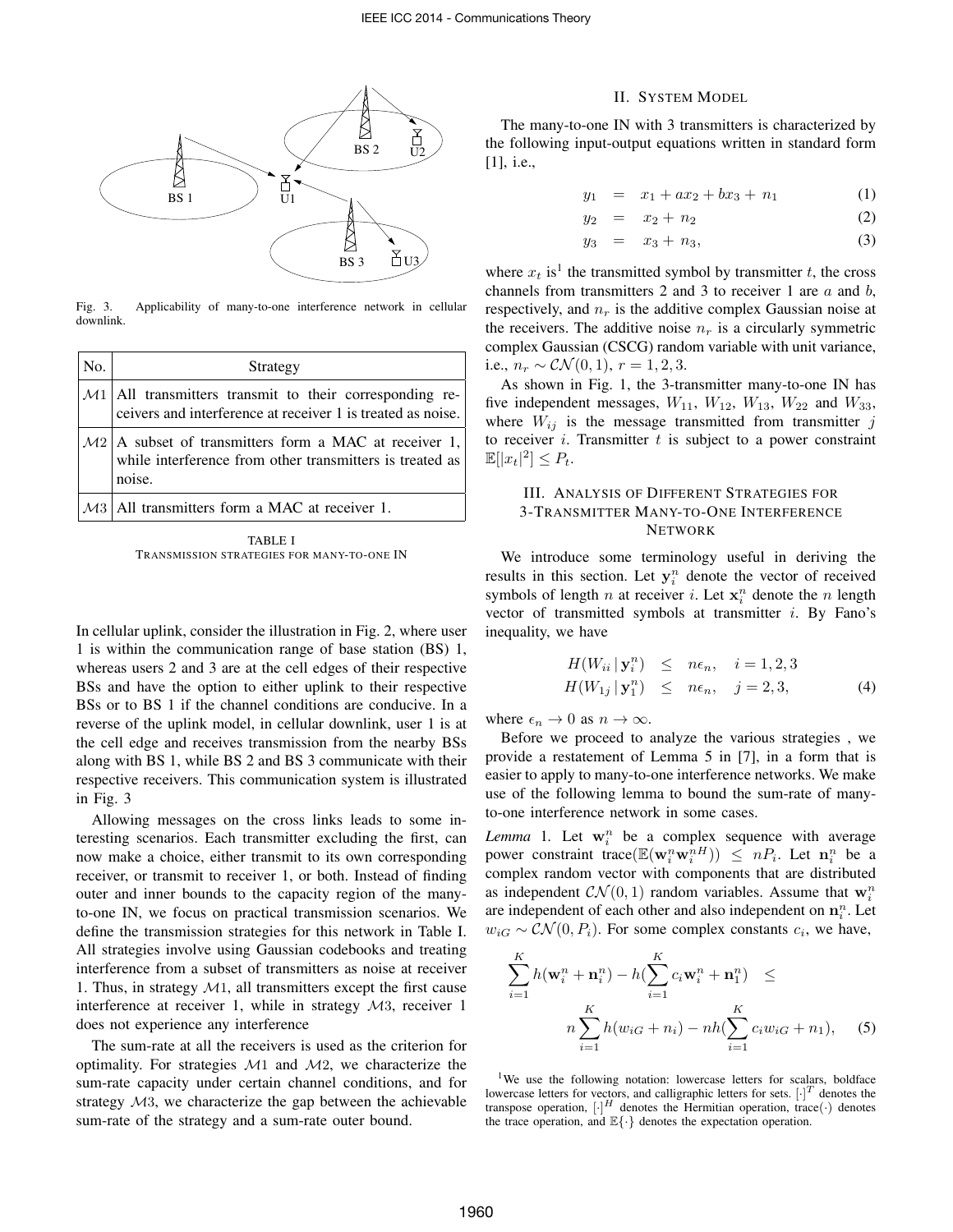when  $\sum_{i=1}^{K} |c_i|^2 \leq 1$  and equality is achieved if  $\mathbf{w}_i^n = \mathbf{w}_{iG}^n$ , where  $\mathbf{w}_{iG}^n$  denotes a complex random vector with components that are i.i.d  $\mathcal{CN}(0, P_i)$ .

*Proof:* Let  $\mathbf{t}_i^n = c_i(\mathbf{w}_i^n + \mathbf{n}_i^n)$ . The left-hand side of (5) can now be written as

$$
\sum_{i=1}^{K} h(\mathbf{t}_{i}^{n}) - h(\sum_{i=1}^{K} \mathbf{t}_{i}^{n} + \tilde{\mathbf{n}}_{1}^{n}) + n \sum_{i=1}^{K} \log |c_{i}|^{2},
$$

where  $\tilde{\mathbf{n}}_1^n$  is a complex random vector with components that are i.i.d  $CN(0, 1 - \sum_{i=1}^{K} |c_i|^2)$ . The final result follows by applying Lemma 5 in [7], i.e.,

$$
\sum_{i=1}^{K} h(\mathbf{t}_i^n) - h(\sum_{i=1}^{K} \mathbf{t}_i^n + \tilde{\mathbf{n}}_1^n) \le n \sum_{i=1}^{K} h(t_{iG}) - nh(\sum_{i=1}^{K} t_{iG} + \tilde{n}_1),
$$

where  $t_{iG} = c_i(w_{iG} + n_i)$  and equality is achieved if  $\mathbf{w}_i^n =$  $\mathbf{w}_{iG}^n$ . Since the variance of  $\tilde{n}_1$  cannot be negative, we have the condition  $\sum_{i=1}^{K} |c_i|^2 \leq 1$ .  $\Box$ 

## *A. Optimality of Strategy* M1

Here, we are interested in a region where the transmitters use Gaussian inputs to communicate with their respective receivers and interference at receiver 1 is treated as noise. This is usually referred to in the interference channel literature as the *low-interference* or the *noisy-interference* regime.

*Theorem* 1*.* The sum-rate capacity is achieved by transmitting on the direct channels and treating interference as noise when  $|a|^2 + |b|^2 \leq 1.$ 

*Proof:* If  $|b|^2 \leq 1$ , we have  $I(W_{13}; y_3^n)$  $\geq$  $I(W_{13}; \mathbf{y}_1^n | \mathbf{x}_1^n, \mathbf{x}_2^n)$ . Therefore,

$$
H(W_{13} | \mathbf{y}_3^n) \leq H(W_{13} | \mathbf{y}_1^n, \mathbf{x}_1^n, \mathbf{x}_2^n)
$$
  
\n
$$
\leq H(W_{13} | \mathbf{y}_1^n) \leq n\epsilon_n,
$$
 (6)

where (*a*) follows since removing conditioning does not reduce the conditional entropy. Thus, we conclude that  $W_{13}$  is decodable at receiver 3 when  $|b|^2 \leq 1$ . Note that in this case

$$
h(\mathbf{x}_3^n | \mathbf{y}_3^n) = H(W_{33} | \mathbf{y}_3^n) + H(W_{13} | \mathbf{y}_3^n, W_{33})
$$
  
\n
$$
\leq H(W_{33} | \mathbf{y}_3^n) + H(W_{13} | \mathbf{y}_3^n)
$$
  
\n
$$
\leq 2n\epsilon_n,
$$
 (7)

where  $(7)$  follows from  $(4)$  and  $(6)$ .

Similarly, it can be shown that when  $|a|^2 \leq 1$ ,  $W_{12}$  is decodable at receiver 2 and  $h(\mathbf{x}_2^n | \mathbf{y}_2^n) \leq 2n\epsilon_n$ . This means that we can set  $W_{12} = W_{13} = \phi$  (without loss of sum-rate). Thus, we have shown that the presence of cross messages does not improve the sum-rate when  $|a|^2 \leq 1$ ,  $|b|^2 \leq 1$ . Now, assume that  $|a|^2 \leq 1$  and  $|b|^2 \leq 1$ . The sum-rate can be bounded as follows

$$
nS \leq H(W_{11}) + H(W_{12}, W_{22}) + H(W_{13}, W_{33})
$$
  
\n
$$
= I(\mathbf{x}_1^n; \mathbf{y}_1^n) + I(\mathbf{x}_2^n; \mathbf{y}_2^n) + I(\mathbf{x}_3^n; \mathbf{y}_3^n) + \sum_{i=1}^3 h(\mathbf{x}_i^n | \mathbf{y}_i^n)
$$
  
\n
$$
\leq h(\mathbf{y}_1^n) - h(a\mathbf{x}_2^n + b\mathbf{x}_3^n + \mathbf{n}_1^n) + h(\mathbf{x}_2^n + \mathbf{n}_2^n) - h(\mathbf{n}_2^n)
$$
  
\n
$$
+ h(\mathbf{x}_3^n + \mathbf{n}_3^n) - h(\mathbf{n}_3^n) + 3\epsilon_n
$$
  
\n(c)  
\n
$$
\leq nh(y_{1G}) + nh(x_{2G} + n_2) + nh(x_{3G} + n_3)
$$
  
\n
$$
-nh(a x_{2G} + b x_{3G} + n_1) - nh(n_2) - nh(n_3) + 3\epsilon_n
$$
  
\n
$$
= nI(x_{1G}; y_{1G}) + nI(x_{2G}; y_{2G}) + nI(x_{3G}; y_{3G}) + 3\epsilon_n,
$$

where  $x_{iG} \sim \mathcal{CN}(0, P_i)$ ,  $y_{iG}$  denotes  $y_i$  with  $x_i = x_{iG}$ ,  $\forall i, j$ , and in (c), we have used Lemma 1 to bound the term  $h(\mathbf{x}_2^n + \mathbf{n}_2^n) + h(\mathbf{x}_3^n + \mathbf{n}_3^n) - h(a\mathbf{x}_2^n + b\mathbf{x}_3^n + \mathbf{n}_1^n)$ , under the condition  $|a|^2 + |b|^2 \le 1$ . As  $n \to \infty$ ,  $\epsilon_n \to 0$ , we have

$$
S \le \log \left( 1 + \frac{P_1}{1 + |a|^2 P_2 + |b|^2 P_3} \right) + \sum_{i=2}^{3} \log(1 + P_i).
$$

*Remark* 1*.* Theorem 1 was proved for the many-to-one interference channel in [7, Theorem 4] using genie aided bounding techniques.

#### *B. Optimality of Strategy* M2

We ask the following question: Are there channel conditions such that the sum-rate capacity is achieved by a two-user MAC at receiver 1 formed by transmitter 1 and either transmitter 2 or transmitter 3, while the interference from the other transmitter is treated as noise? Observe that the other transmitter forms a point-to-point channel and is a source of interference for the two-user MAC. We characterize the sum-rate capacity in the following theorem.

*Theorem* 2*.* The sum-rate capacity is achieved by the twouser MAC formed by transmitter 1 and either transmitter 2 or transmitter 3 to receiver 1, for the following two sub-regions of the many-to-one interference region, respectively.

(i) 
$$
|a| \ge \frac{1+|b|^2 P_3}{\sqrt{1-|b|^2}}, \quad |b| \le 1
$$
  
\n(ii)  $|b| \ge \frac{1+|a|^2 P_2}{\sqrt{1-|a|^2}}, \quad |a| \le 1.$ 

*Proof:* We prove statement (i) below. This represents the case where transmitters 1 and 2 form a MAC at receiver 1 while interference from receiver 3 is treated as noise. The proof for the second statement follows along similar lines.

We use genie-aided bounding techniques to derive the optimality of strategy  $M2$ . Specifically, we use the concept of *useful genie* and *smart genie* introduced in [7] to obtain the sum-rate capacity for strategy  $M2$ . Let a genie provide the following side information to receiver 1:

$$
s_1 = x_1 + a x_2 + \eta z_1, \tag{8}
$$

where  $z_1 \sim \mathcal{CN}(0, 1)$  and  $\eta$  is a positive real number. We allow  $z_1$  to be correlated to  $n_1$  with correlation coefficient  $\rho$ .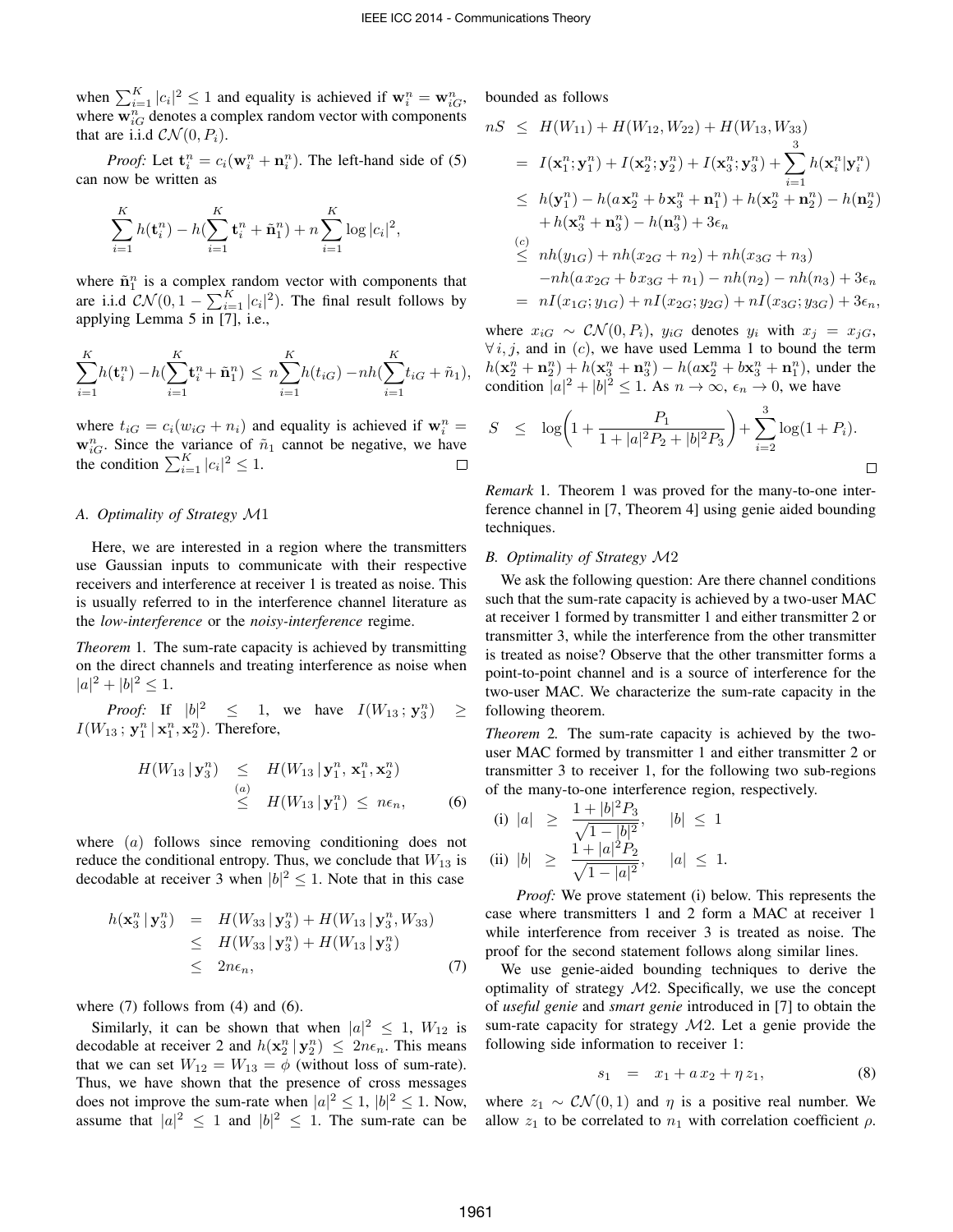A genie is said to be useful if it results in a genie-aided channel whose sum-rate capacity is achieved by Gaussian inputs, i.e., the sum-rate capacity of the genie-aided channel equals  $I(x_{1G}, x_{2G}; y_{1G}, s_{1G}) + I(x_{3G}; y_{3G})$ , where  $x_{iG} \sim$  $\mathcal{CN}(0, P_i)$ ,  $y_{iG}$ ,  $s_{1G}$  are  $y_i$  and  $s_1$  with  $x_j = x_{jG}$ ,  $\forall i, j$ .

*Lemma* 2*.* (Useful Genie) The sum-rate capacity of the genieaided channel with side information (8) given to receiver 1 is achieved by using Gaussian inputs and by treating interference as noise at receiver 1, if the following conditions hold:

$$
\eta^2 \le |a|^2, \qquad |b|^2 \le 1 - |\rho|^2, \tag{9}
$$

and the sum-rate of the genie-aided channel is bounded as

$$
S \leq I(x_{1G}, x_{2G}; y_{1G}, s_{1G}) + I(x_{3G}; y_{3G}). \quad (10)
$$

*Proof:* The sum-rate of the genie-aided channel can be bounded as

$$
nS \leq H(W_{11}, W_{12}, W_{22}) + H(W_{13}, W_{33})
$$
  
\n
$$
= I(W_{11}, W_{12}, W_{22}; \mathbf{y}_1^n, \mathbf{s}_1^n) + H(W_{11} | \mathbf{y}_1^n, \mathbf{s}_1^n)
$$
  
\n
$$
+ H(W_{12} | \mathbf{y}_1^n, \mathbf{s}_1^n, \mathbf{x}_1^n) + H(W_{22} | \mathbf{y}_1^n, \mathbf{s}_1^n, \mathbf{x}_1^n, W_{12})
$$
  
\n
$$
+ I(W_{13}, W_{33}; \mathbf{y}_3^n) + H(W_{13} | \mathbf{y}_3^n) + H(W_{33} | \mathbf{y}_3^n, W_{13})
$$
  
\n(a)  
\n
$$
\leq I(\mathbf{x}_1^n, \mathbf{x}_2^n; \mathbf{y}_1^n, \mathbf{s}_1^n) + h(\mathbf{x}_1^n | \mathbf{y}_1^n) + H(W_{12} | \mathbf{y}_1^n)
$$
  
\n
$$
+ H(W_{22} | \mathbf{s}_1^n, \mathbf{x}_1^n) + I(\mathbf{x}_3^n; \mathbf{y}_3^n) + H(W_{13} | \mathbf{y}_3^n)
$$
  
\n
$$
+ H(W_{33} | \mathbf{y}_3^n), \tag{11}
$$

where  $(a)$  follows from the fact that removing conditioning cannot reduce the conditional differential entropy.

We bound the term  $H(W_{22} | \mathbf{s}_1^n, \mathbf{x}_1^n)$ . If  $\eta^2 \leq |a|^2$ , then we have  $I(W_{22}; s_1^n | x_1^n) \ge I(W_{22}; y_2^n)$ . Thus,

$$
H(W_{22} | \mathbf{s}_1^n, \mathbf{x}_1^n) \leq H(W_{22} | \mathbf{y}_2^n)
$$
  
\$\leq\$  $n\epsilon_n$ . (12)

Note that the term  $H(W_{13} | \mathbf{y}_3^n)$  is bounded as (6) when  $|b|^2 \leq$ 1. Using (4), (6), and (12) in (11), we have

$$
nS \leq I(\mathbf{x}_1^n, \mathbf{x}_2^n; \mathbf{y}_1^n, \mathbf{s}_1^n) + I(\mathbf{x}_3^n; \mathbf{y}_3^n) + 5n\epsilon_n
$$
  
\n
$$
= I(\mathbf{x}_1^n, \mathbf{x}_2^n; \mathbf{s}_1^n) + I(\mathbf{x}_1^n, \mathbf{x}_2^n; \mathbf{y}_1^n | \mathbf{s}_1^n) + I(\mathbf{x}_3^n; \mathbf{y}_3^n) + 5n\epsilon_n
$$
  
\n
$$
= h(\mathbf{s}_1^n) - h(\mathbf{s}_1^n | \mathbf{x}_1^n, \mathbf{x}_2^n) + h(\mathbf{y}_1^n | \mathbf{s}_1^n)
$$
  
\n
$$
-h(\mathbf{y}_1^n | \mathbf{s}_1^n, \mathbf{x}_1^n, \mathbf{x}_2^n) + h(\mathbf{y}_3^n) - h(\mathbf{y}_3^n | \mathbf{x}_3^n) + 5n\epsilon_n
$$
  
\n
$$
= h(\mathbf{s}_1^n) - h(\eta \mathbf{z}_1^n) + h(\mathbf{y}_1^n | \mathbf{s}_1^n) - h(b\mathbf{x}_3^n + \mathbf{n}_1^n | \mathbf{z}_1^n)
$$
  
\n
$$
+ h(\mathbf{y}_3^n) - h(\mathbf{n}_3^n) + 5n\epsilon_n
$$
  
\n(b)\n
$$
\leq nh(s_{1G}) - nh(\eta z_1) + nh(y_{1G}) | s_{1G}
$$
  
\n
$$
-h(b\mathbf{x}_3^n + \tilde{\mathbf{n}}_1^n) + h(\mathbf{x}_3^n + \mathbf{n}_3^n) - nh(n_3) + 5n\epsilon_n
$$
  
\n(c)\n
$$
\leq nh(s_{1G}) - nh(\eta z_1) + nh(y_{1G}) | s_{1G}
$$
  
\n
$$
+ nh(x_{3G} + n_3) - nh(b\,x_{3G} + \tilde{n}_1) - nh(n_3) + 5n\epsilon_n
$$
  
\n
$$
= n I(x_{1G}, x_{2G}; y_{1G}, s_{1G}) + n I(x_{3G}; y_{3G}) + 5n\epsilon_n
$$

where  $\tilde{n_1} \sim \mathcal{CN}(0, 1 - |\rho|^2)$ , (b) follows since Gaussian inputs maximize differential entropy for a given covariance constraint and from the application of Lemma 1 and Lemma 6 in [7],  $(c)$  follows from applying Lemma 1 in [6] (which is a special case of the extremal inequality considered in [13]) to the term  $h(\mathbf{x}_3^n + \mathbf{n}_3^n) - h(b\mathbf{x}_3^n + \tilde{\mathbf{n}}_1^n)$ , and using the condition  $|b|^2 \leq$  $1 - |\rho|^2$ .  $\Box$ 

Next, we show that the genie is smart. A smart genie is one which does not improve the sum-rate when Gaussian inputs are used, i.e.,  $I(x_{1G}, x_{2G}; y_{1G}, s_{1G}) = I(x_{1G}, x_{2G}; y_{1G}).$ 

*Lemma* 3*.* (Smart Genie) If Gaussian inputs are used, and interference is treated as noise, then under the following condition,

$$
\eta \rho = 1 + |b|^2 P_3,\tag{13}
$$

the genie does not increase the sum rate, i.e.,

$$
I(x_{1G}, x_{2G}; y_{1G}, s_{1G}) = I(x_{1G}, x_{2G}; y_{1G}).
$$
 (14)

*Proof:* Note that

$$
I(x_{1G}, x_{2G}; y_{1G}, s_{1G})
$$
  
=  $I(x_{1G}, x_{2G}; y_{1G}) + I(x_{1G}, x_{2G}; s_{1G} | y_{1G}).$ 

The second term on the right hand side can be expanded as

$$
I(x_{1G}\,;\, s_{1G} \,|\, y_{1G}) + I(x_{2G}\,;\, s_{1G} \,|\, y_{1G},\, x_{1G}).
$$

Consider

$$
I(x_{1G}; s_{1G} | y_{1G})
$$
  
=  $I(x_{1G}; x_{1G} + a x_{2G} + \eta z_1 | x_{1G} + a x_{2G} + b x_{3G} + n_1).$ 

From Lemma 8 in [7], if x, n, z are Gaussian with x being independent of the two zero-mean random variables  $n, z$ , then  $I(x, x+z | x+n) = 0$ , iff  $\mathbb{E}(z|\bar{n}) = \mathbb{E}(|n|^2)$ , where  $\bar{n}$  denotes the complex conjugate of n. Thus,  $I(x_{1G}; s_{1G} | y_{1G})$  becomes zero if  $|a|^2 P_2 + \eta \rho = 1 + |a|^2 P_2 + |b|^2 P_3$  which reduces to (13). Now, consider

$$
I(x_{2G}; s_{1G} | y_{1G}, x_{1G})
$$
  
=  $I(x_{2G}; a x_{2G} + \eta z_1 | a x_{2G} + b x_{3G} + n_1)$   
 $\stackrel{\text{(d)}}{=} 0.$ 

where  $(d)$  follows from [7, Lemma 8] and (13).  $\Box$ Combining conditions (9) and (13), we have

$$
|a| \ge \frac{1+|b|^2 P_3}{|\rho|} \quad ; \quad |b| \le \sqrt{1-|\rho|^2} \qquad (15)
$$

As  $|\rho|$  varies from 0 ro 1,  $|b|$  varies from 1 to 0. For a fixed value of b, we have the constraint  $|\rho| \leq \sqrt{1 - |b|^2}$ . Note that choosing  $\rho = \sqrt{1 - |b|^2}$  results in the best bound for a. Thus, (15) can be rewritten as statement (i) in the Theorem.  $\Box$ 

### *C. Optimality of Strategy* M3

In strategy M3, all transmitters form a MAC at receiver 1. We derive a sum-rate outer bound to the many-to-one IN and characterize the gap between the outer bound and the achievable sum-rate of strategy M3.

*Theorem* 3*.* When all transmitters transmit to receiver 1, if

$$
|a| \ge \frac{1+|b|^2 P_3}{|\rho|}
$$
 and  $|b| \ge 1$ , (16)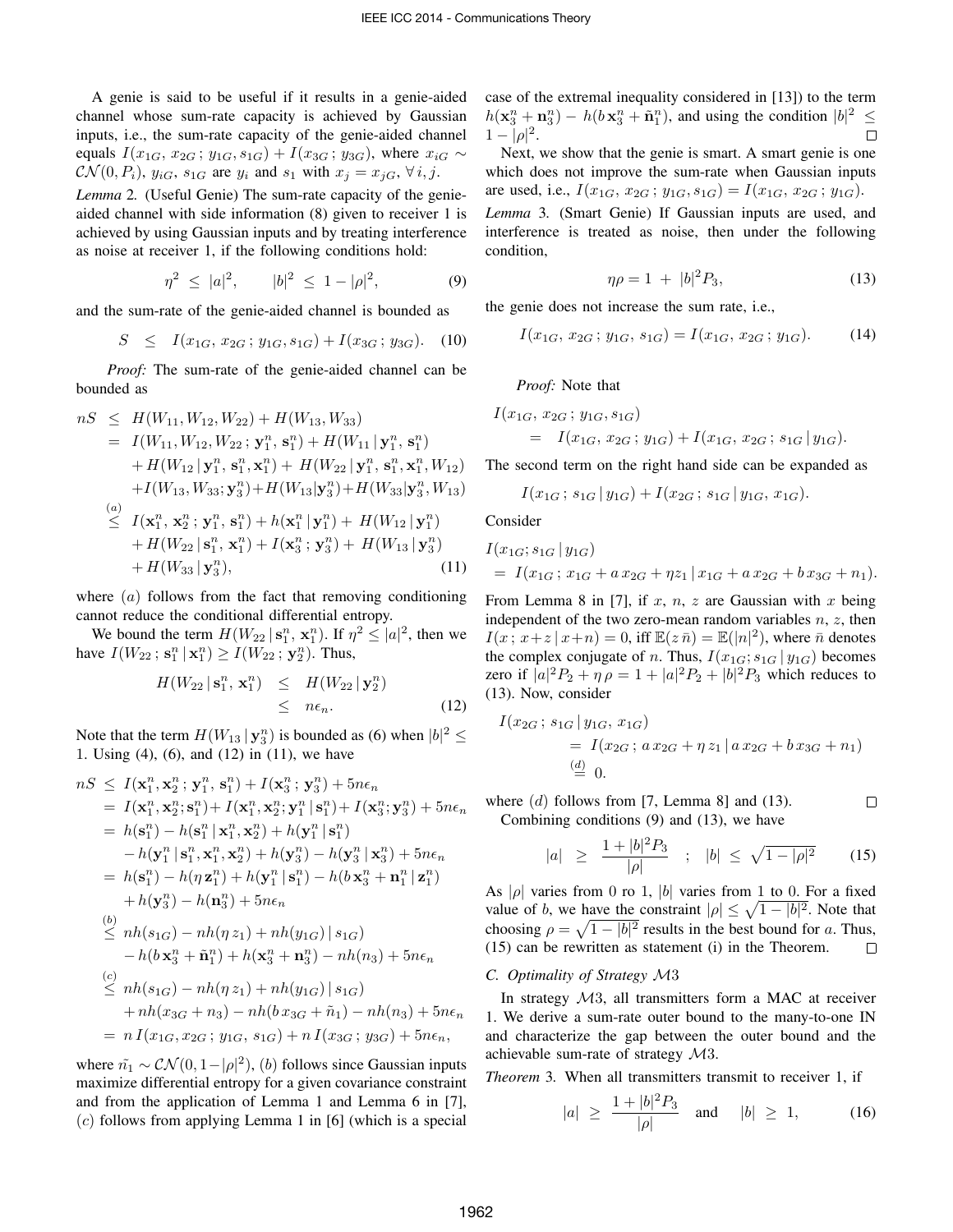then the gap between the sum-rate outer bound and the sumrate of strategy  $\mathcal{M}3$  is given by

$$
\log\left(\frac{1-(1+|b|^2P_3)^{-1}|\rho|^2}{1-|\rho|^2}\right),\tag{17}
$$

where  $\rho$  denotes a constant with  $|\rho| \in [0, 1]$ .

*Proof:* We use genie-aided techniques to derive the sumrate outer bound. Let a genie provide the side information given in (8) to receiver 1. We prove below that the genie is useful.

*Lemma* 4*.* (Useful Genie) The sum-rate capacity of the genieaided channel with side information (8) given to receiver 1 is achieved by using Gaussian inputs when all transmitters transmit to receiver 1, if the following condition holds:

$$
\eta^2 \le |a|^2, \qquad |b|^2 \ge 1, \tag{18}
$$

and the sum-rate of the genie-aided channel is bounded as

$$
S \leq I(x_{1G}, x_{2G}, x_{3G}; y_{1G}, s_{1G}). \tag{19}
$$

*Proof:* The sum-rate S of the genie-aided channel is bounded as

$$
nS \leq H(W_{11}, W_{12}, W_{13}, W_{22}, W_{33})
$$
  
=  $I(\mathbf{x}_1^n, \mathbf{x}_2^n, \mathbf{x}_3^n; \mathbf{y}_1^n, \mathbf{s}_1^n) + H(W_{11} | \mathbf{y}_1^n, \mathbf{s}_1^n)$   
+  $H(W_{12} | \mathbf{y}_1^n, \mathbf{s}_1^n, \mathbf{x}_1^n) + H(W_{22} | \mathbf{y}_1^n, \mathbf{s}_1^n, \mathbf{x}_1^n, W_{12})$   
+  $H(W_{13} | \mathbf{y}_1^n, \mathbf{s}_1^n, \mathbf{x}_1^n, \mathbf{x}_2^n)$   
+  $H(W_{33} | \mathbf{y}_1^n, \mathbf{s}_1^n, \mathbf{x}_1^n, \mathbf{x}_2^n, W_{13})$   
 $\leq I(\mathbf{x}_1^n, \mathbf{x}_2^n, \mathbf{x}_3^n; \mathbf{y}_1^n, \mathbf{s}_1^n) + H(W_{11} | \mathbf{y}_1^n) + H(W_{12} | \mathbf{y}_1^n)$   
+  $H(W_{22} | \mathbf{s}_1^n, \mathbf{x}_1^n, \mathbf{x}_2^n)$ . (20)

We bound the term  $H(W_{33} | \mathbf{y}_1^n, \mathbf{x}_1^n, \mathbf{x}_2^n)$ . If  $|b|^2 \geq 1$ , then  $I(W_{33}; \mathbf{y}_1^n | \mathbf{x}_1^n, \mathbf{x}_2^n) \ge I(W_{33}; \mathbf{y}_3^n)$ . Therefore,

$$
H(W_{33} | \mathbf{y}_1^n, \mathbf{x}_1^n, \mathbf{x}_2^n) \leq H(W_{33} | \mathbf{y}_3^n) \leq n\epsilon_n.
$$
 (21)

Note that the term  $H(W_{22} | s_1^n, \mathbf{x}_1^n)$  is again bounded as in (12) if  $\eta^2 \leq |a|^2$ .

Using (4), (12) and (21) in (20), we have

$$
nS \leq I(\mathbf{x}_1^n, \mathbf{x}_2^n, \mathbf{x}_3^n; \mathbf{y}_1^n, \mathbf{s}_1^n) + 5n\epsilon_n
$$
  
\n
$$
= I(\mathbf{x}_1^n, \mathbf{x}_2^n, \mathbf{x}_3^n; \mathbf{y}_1^n) + I(\mathbf{x}_1^n, \mathbf{x}_2^n, \mathbf{x}_3^n; \mathbf{s}_1^n | \mathbf{y}_1^n) + 5n\epsilon_n
$$
  
\n(a)  
\n
$$
\leq nI(x_{1G}, x_{2G}, x_{3G}; y_{1G}) + h(\mathbf{s}_1^n | \mathbf{y}_1^n)
$$
  
\n
$$
-h(\mathbf{s}_1^n | \mathbf{y}_1^n, \mathbf{x}_1^n, \mathbf{x}_2^n, \mathbf{x}_3^n) + 5\epsilon_n
$$
  
\n(b)  
\n
$$
\leq nI(x_{1G}, x_{2G}, x_{3G}; y_{1G}) + nh(s_{1G} | y_{1G})
$$
  
\n
$$
-nh(\eta z_1 | n_1) + 5\epsilon_n
$$
  
\n
$$
= nI(x_{1G}, x_{2G}, x_{3G}; y_{1G}, s_{1G}) + 5\epsilon_n,
$$

where  $(a)$  follows from the optimality of Gaussian inputs for Gaussian MAC, (b) follows from Lemma 1 in [7]. Here,  $y_{1G}$ 

| Strat.         | Channel conditions                                                                                                                                                | Gap from Outer-bound |
|----------------|-------------------------------------------------------------------------------------------------------------------------------------------------------------------|----------------------|
| $\mathcal{M}1$ | $ a ^2 +  b ^2 \leq 1$                                                                                                                                            | 0                    |
| $\mathcal{M}2$ | (i) $ a  \ge \frac{1+ b ^2 P_3}{\sqrt{1- b ^2}}, \quad  b  \le 1$                                                                                                 | 0                    |
|                | (ii) $ b  \ge \frac{1+ a ^2 P_2}{\sqrt{1- a ^2}},  a  \le 1$                                                                                                      | 0                    |
|                | $\mathcal{M}3$ $\left  (i)  a  \ge \frac{1+ b ^2 P_3}{ \rho },  b  \ge 1 \right  \log \left\lceil \frac{1-\frac{ \rho ^2}{1+ b ^2 P_3}}{1- \rho ^2} \right\rceil$ |                      |
|                | (ii) $ b  \ge \frac{1+ a ^2 P_2}{ \rho }$ , $ a  \ge 1 \left  \log \left( \frac{1-\frac{ \rho ^2}{1+ a ^2 P_2}}{1- a ^2} \right) \right $                         |                      |
| TABLE II       |                                                                                                                                                                   |                      |

SUMMARY OF RESULTS FOR MANY-TO-ONE INTERFERENCE NETWORK

denotes  $y_1$  with  $x_i$  being Gaussian distributed, i.e.,  $y_{1G}$  =  $x_{1G} + ax_{2G} + bx_{3G} + n_1$ . As  $n \to \infty$ ,  $\epsilon_n \to 0$  and we get the desired bound. Г

Unlike in the case of strategy  $\mathcal{M}2$ , here the genie does in fact increase the sum-rate and hence is not smart. However, we can choose the parameters  $\rho$  and  $\eta$  to get a good sum-rate outer bound as follows. Consider

$$
I(x_{1G}, x_{2G}, x_{3G}; y_{1G}, s_{1G})
$$
  
=  $I(x_{1G}, x_{2G}, x_{3G}; y_{1G}) + I(x_{1G}, x_{2G}, x_{3G}; s_{1G} | y_{1G}).$ 

The second term on the right hand side can be expanded as

$$
I(x_{1G}, x_{2G}; s_{1G} | y_{1G}) + I(x_{3G}; s_{1G} | y_{1G}, x_{1G}, x_{2G}).
$$
 (22)

In the proof of Lemma 3, we showed that by choosing  $\eta \rho =$  $1+|b|^2P_3$ , we can make  $I(x_{1G}, x_{2G}; s_{1G} | y_{1G}) = 0$ . Now, consider

$$
I(x_{3G}; s_{1G} | y_{1G}, x_{1G}, x_{2G}) = I(x_{3G}; \eta z_1 | b x_{3G} + n_1)
$$
  
\n
$$
= h(\eta z_1 | b x_{3G} + n_1) - h(\eta z_1 | n_1)
$$
  
\n
$$
\stackrel{(c)}{=} h(\eta z_1 | b x_{3G} + n_1) - h(\eta \tilde{z}_1)
$$
  
\n
$$
= \log \left( \frac{\eta^2 (1 + |b|^2 P_3) - \eta^2 |\rho|^2}{(1 + |b|^2 P_3)\eta^2 (1 - |\rho|^2)} \right)
$$
  
\n
$$
= \log \left( \frac{1 - (1 + |b|^2 P_3)^{-1} |\rho|^2}{1 - |\rho|^2} \right), (23)
$$

where  $\tilde{z}_1 \sim \mathcal{CN}(0, 1 - |\rho|^2)$  and (*c*) follows from [7, Lemma 6]. Note that (23) represents the gap between the sum-rate outer bound and the sum-rate of strategy M3. Combining condition (18) with  $\eta \rho = 1 + |b|^2 P_3$ , we get (16).  $\Box$ 

Due to the underlying symmetry in the MAC at receiver 1, a result corresponding to Theorem 3 with the channel coefficients  $a$ ,  $b$  and power levels  $P_2$ ,  $P_3$  interchanged is also true and further can be proved along similar lines. The results of this section are succinctly summarized in Table II.